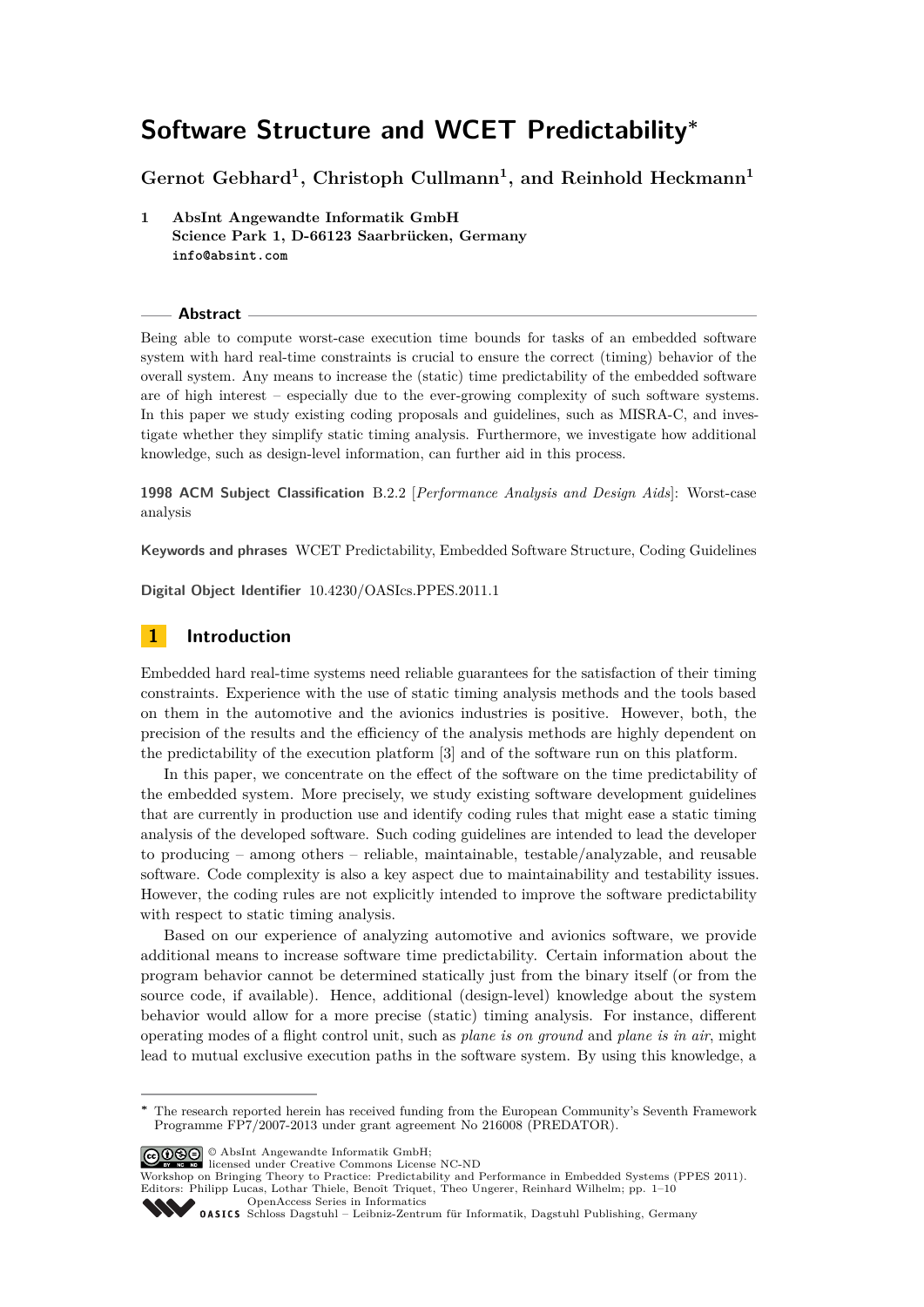static timing analyzer is able to produce much tighter worst-case execution time bounds for each mode of operation separately.

Section [2](#page-1-0) discusses related work. Section [3](#page-2-0) briefly introduces static timing analysis and discusses challenges static timing analysis has to face. Section [4](#page-4-0) investigates existing coding guidelines for their prospects to aid software predictability and discusses further means to increase the predictability of embedded software systems. Finally, Section [5](#page-8-1) concludes this paper.

# <span id="page-1-0"></span>**2 Related Work**

The impact of the source code structure on time predictability has been subject to several research papers and projects respectively.

For instance, Puschner and Kirner propose a *WCET-oriented programming* approach [\[11\]](#page-9-1) that aims at producing few or no input-data dependent code. Basically, the idea is to transform the software into a single-path program. To realize input-data dependent behavior of the code – this cannot be avoided for any piece of complex software – predicated operations shall be used<sup>1</sup>. A major drawback of the proposed code transformation is that in every possible execution context of a function or loop, the processor would have to always fetch the corresponding instructions, even if they would not be executed. Hence, the single-path paradigm actually impairs the worst-case behavior.

Thiele and Wilhelm investigate threats to time predictability and propose design principles that support time predictability [\[14\]](#page-9-2). Among others the authors discuss the impact of software design on system predictability. For example, the use of dynamic data structures should be avoided, as these are hard to analyze statically.

Wenzel et al. [\[15\]](#page-9-3) discuss the possible impact of existing software development guidelines (DO-178B, MISRA-C, and ARINC 653) on the WCET analyzability of the software. Furthermore, the authors provide challenging code patterns, some of which, however, do not appear to cause problems for binary-level, static WCET analysis. For instance, calls to library functions do not necessarily impair the software's time predictability. The implementation and thus the binary code of the called function determines the time predictability, and not the fact of the function being part of a library. Nonetheless, the binary code of the library functions are required to be available to ensure a precise static worst-case execution time analysis if complex hardware architectures are being used. For ARINC 653 implementations that are truly modular this might not always be the case.

The purpose of the project COLA (Cache Optimizations for LEON Analyses) $^2$  was to investigate how software can achieve maximum performance, whilst remaining analyzable, testable, and predictable. COLA is a follow-on project to the studies PEAL and PEAL2 (Prototype Execution-time Analyzer for LEON), which identified code layout and program execution patterns that result in cache risks, so called *cache killers*, and quantified their impact. Among others, the COLA project produced cache-aware coding rules that are specifically tailored to increase the time predictability of the LEON2 instruction cache.

The project MERASA aimed at the development of a predictable and (statically) analyzable multi-core processor for hard real-time embedded systems. Bonenfant et al. [\[1\]](#page-8-2) propose coding guidelines to improve the analyzability of software executed on the MERASA platform.

<sup>&</sup>lt;sup>1</sup> Yet many embedded hardware architectures, as e.g. PowerPC, do not support predicated operations.<br><sup>2</sup> European by the European Space Agency (ESA) under the hasia Technology Because Because (TDD

<sup>2</sup> Funded by the European Space Agency (ESA) under the basic Technology Research Programme (TRP), ESA/ESTEC Contract AO/1-5877/08/NL/JK.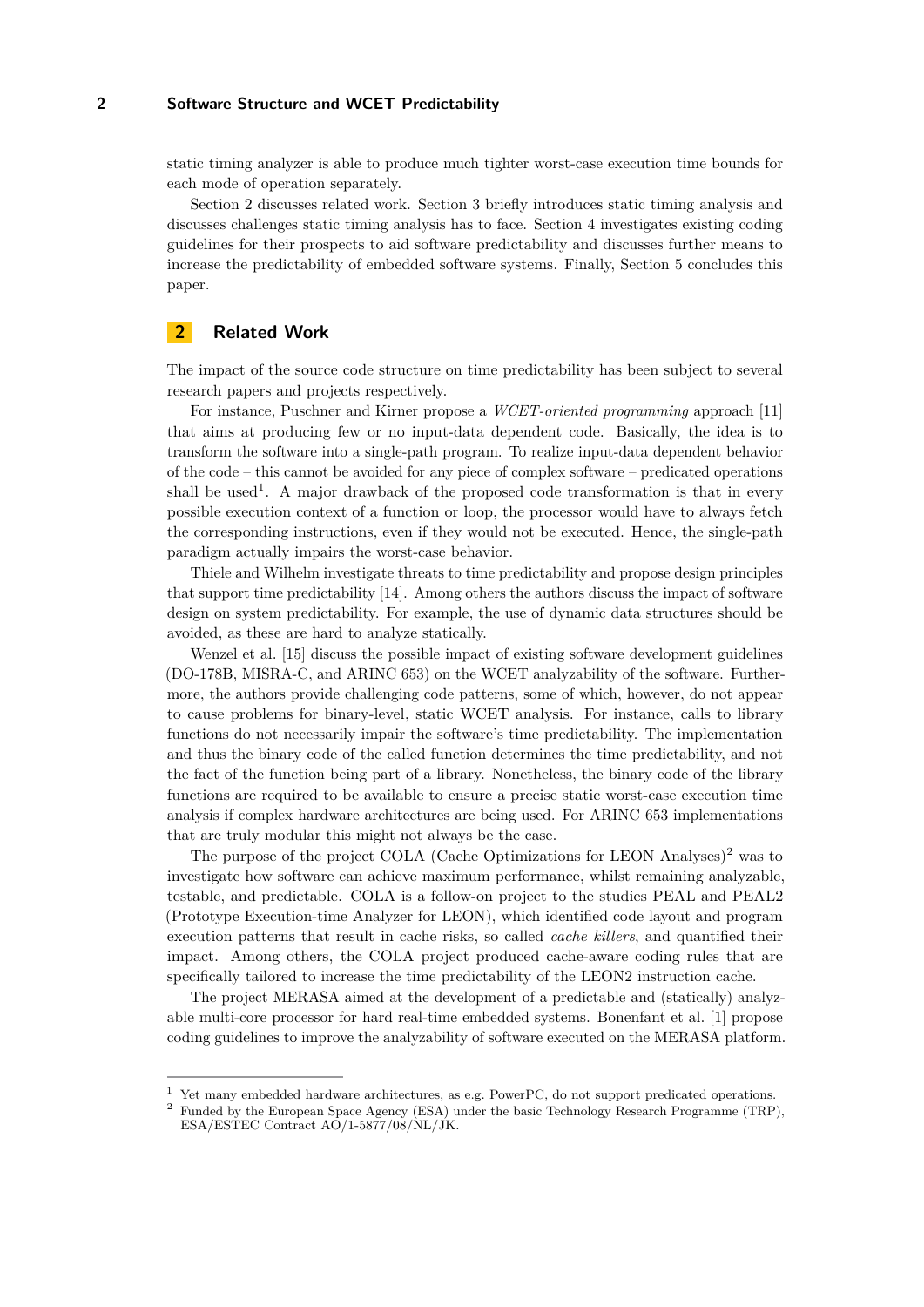Both static analysis and measurement-based approaches are considered. In principle, these coding guidelines correspond to the MISRA-C guidelines discussed in Section [4.2.](#page-4-1)

## <span id="page-2-0"></span>**3 Static Timing Analysis**

Exact worst-case execution times (WCETs) are impossible or very hard to determine, even for the restricted class of real-time programs with their usual coding rules. Therefore, the available WCET analyzers only produce WCET guarantees, which are safe and precise upper bounds on the execution times of tasks. The combined requirements for timing analysis methods are:

- *soundness* ensuring the reliability of the guarantees,  $\sim$
- *efficiency* making them feasible in industrial practice, and
- *precision* increasing the chance to prove the satisfaction of the timing constraints.

Any software system when executed on a modern high-performance processor shows a certain variation in execution time depending on the input data, the initial hardware state, and the interference with the environment. In general, the state space of input data and initial states is too large to exhaustively explore all possible executions in order to determine the exact worst-case and best-case execution times. Instead, bounds for the execution times of basic blocks are determined, from which bounds for the whole system's execution time are derived.

Some abstraction of the execution platform is necessary to make a timing analysis of the system feasible. These abstractions lose information, and thus are – in part – responsible for the gap between WCET guarantees and observed upper bounds and between BCET guarantees and observed lower bounds. How much is lost depends on the methods used for timing analysis and on system properties, such as the hardware architecture and the analyzability of the software.

Despite the potential loss of precision caused by abstraction, static timing analysis methods are well established in the industrial process, as proven by the positive feedback from the automotive and the avionics industries. However, to be successful, static timing analysis has to face several challenges, being discussed in the subsequent Section [3.2.](#page-2-1)

# **3.1 Tools for Static Worst-Case Execution Time Analysis**

Figure [1](#page-3-0) shows the general structure of WCET analyzers like aiT, see [http://www.absint.](http://www.absint.com/aiT)  $com/ait$  – this is the static WCET tool we are most experienced with. The input binary executable has to undergo several analysis phases, before a worst-case execution time bound can be given for a specific task<sup>3</sup>. First, the binary is decoded (reconstruction of the controlflow). Next, loop and value analysis try to determine loop bounds and (abstract) contents of registers and memory cells. The (cache and) pipeline analysis computes lower and upper basic block execution time bounds. Finally, the path analysis computes the worst-case execution path through the analyzed program (see [\[3\]](#page-8-0) for a more detailed explanation).

# <span id="page-2-1"></span>**3.2 Challenges**

A static WCET analysis has to cope with several challenges to be successful. Basically, we discern two different classes of challenges. Challenges that need to be met to make the

<sup>&</sup>lt;sup>3</sup> A task (usually) corresponds to a specific entry point of the analyzed binary executable.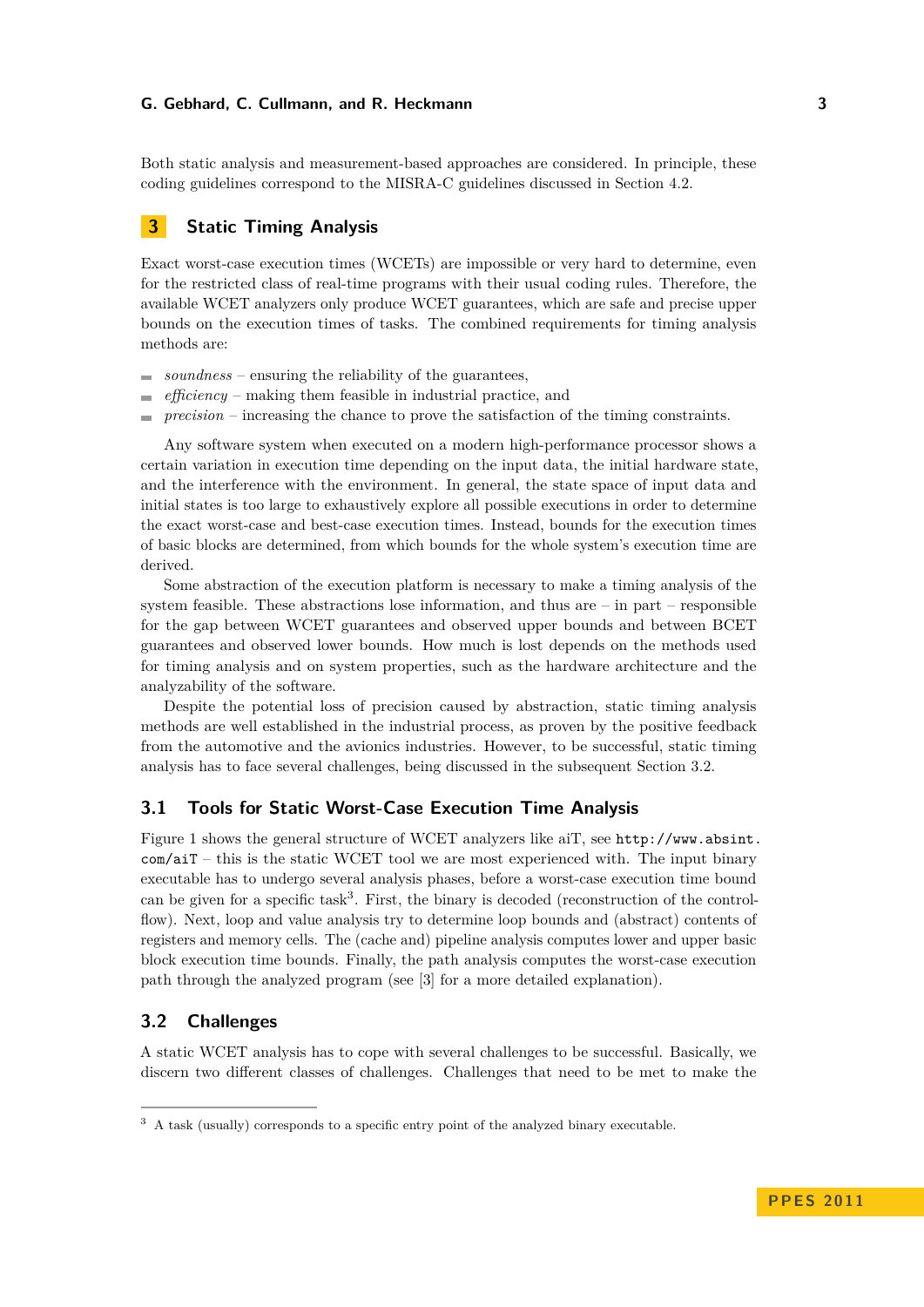<span id="page-3-0"></span>

**Figure 1** Phases of WCET computation.

WCET bound computation feasible at all are *tier-one* challenges. *Tier-two* challenges are concerned with keeping the WCET bounds as tight as possible, e.g., to enable a feasible schedule of the overall system.

The used coding style is tightly coupled to the encountered tier-one challenges. Section [4](#page-4-0) investigates whether coding guidelines that are in production use (indirectly) address such challenges and whether they ease their handling. Section [4.3](#page-5-0) provides means how to cope with tier-two challenges.

In the following, we discuss tier-one WCET analysis challenges.

**Function Pointers.** Often simple language constructs do not suffice to implement a certain program behavior. For instance, user-defined event handlers are usually implemented via function pointers to exchange data between communication library (e.g., for CAN devices) and the application. Resolving function pointers automatically is not easily done and sometimes not feasible at all. Nevertheless, function pointers need to be resolved to enable the reconstruction of a valid control-flow graph and the computation of a WCET bound.

**Loops and Recursions.** Loops (and also recursions) are a standard concept in software development. The main challenge is to automatically bound the maximum possible number of loop iterations, which is mandatory to compute a WCET bound at all. Whereas often-used counter loops can be easily bounded, it is generally infeasible to bound input-data dependent loops without additional knowledge. Similarly, such knowledge is required for recursions.

**Irreducible Loops.** Usually, loops have a single entry point and thus a single loop header. However, more complicated loops are occasionally encountered. By using language constructs like the goto statement from C or by means of hand-written assembly code, it is possible to construct loops featuring multiple entry points. So far, there exists no feasible approach to automatically bound this kind of loops [\[8\]](#page-9-4). Hence, additional knowledge about the control-flow behavior of such loops is always required.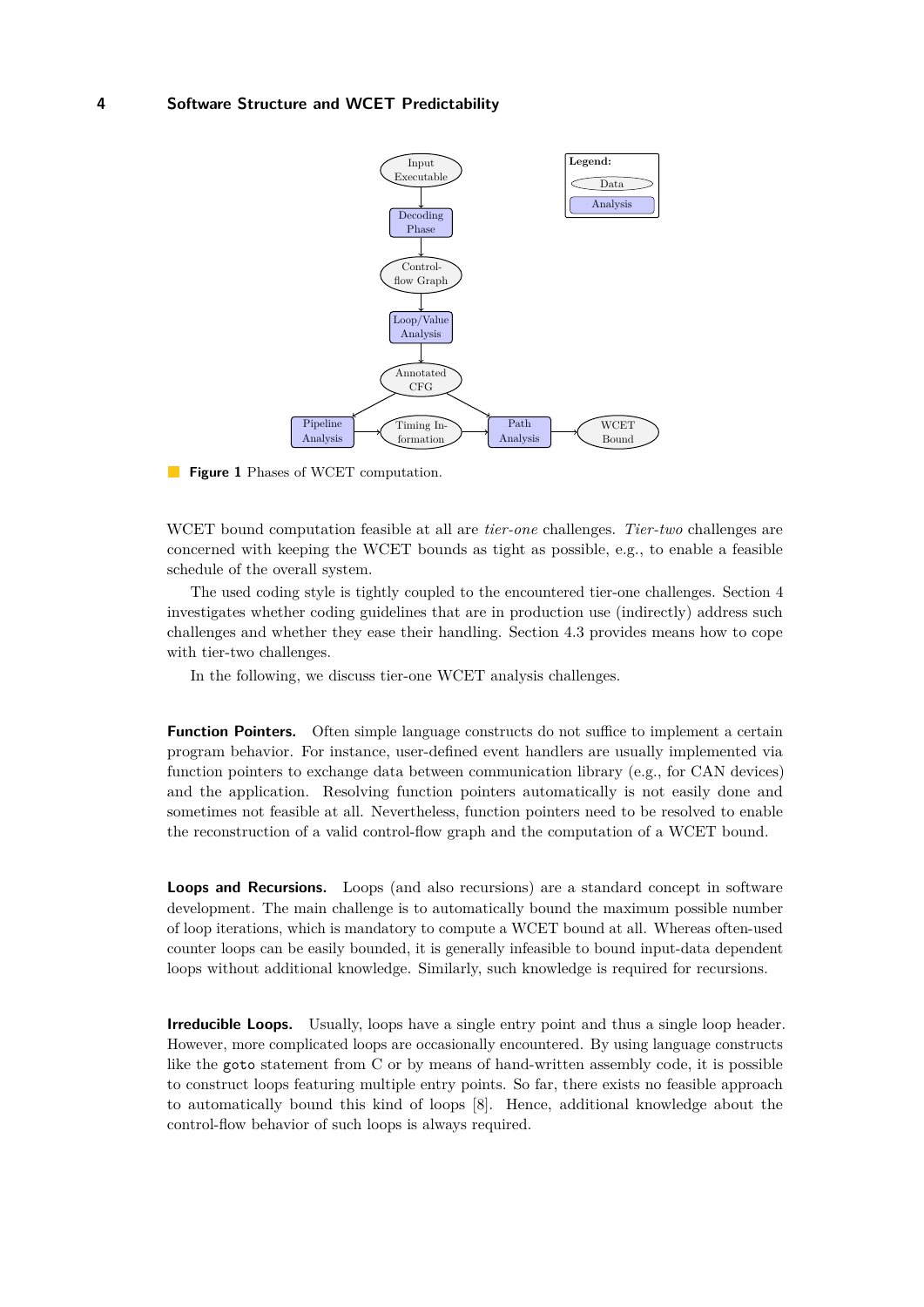# <span id="page-4-0"></span>**4 Software Predictability**

In this section we discuss existing coding standards and investigate rules from the 2004 MISRA-C standard that are beneficial for software predictability. Thereafter, we describe how design-level information can further aid static timing analysis.

## **4.1 Coding Guidelines**

Several coding guidelines have emerged to guide software programmers to develop code that conforms to safety-critical software principles. The main goal is to produce code that does not contain errors leading to critical failure and thus causing harm to individuals or to equipment. Furthermore, software development rules aim at improved reliability, portability, and maintainability.

In 1998, the Motor Industry Software Reliability Association (MISRA) published MISRA-C [\[9\]](#page-9-5). The guidelines were intended for embedded automotive systems implemented in the C programming language. An updated version of the MISRA-C coding guidelines has been released in 2004 [\[10\]](#page-9-6). This standard is now widely accepted in other safety-critical domains, such as avionics or defense systems. On the basis of the 2004 MISRA-C standard, the Lockheed Martin Corporation has published coding guidelines that are obligatory for Air Vehicle C++ development in 2005 [\[2\]](#page-8-3). Albeit certain rules tackle code complexity, there are no rules that explicitly aim at developing better time predictable software.

### <span id="page-4-1"></span>**4.2 MISRA-C**

Wenzel et al. [\[15\]](#page-9-3) reckon that among the standards DO-178B, MISRA-C, and ARINC 653, only MISRA-C includes coding rules that can effect software predictability. In the following, we thus take a closer look at the 2004 MISRA-C guidelines. The list partially corresponds to the one found in [\[15\]](#page-9-3) (focusing on 1998 MISRA-C), but refers to the potential impact on the time predictability using binary-level static WCET analysis (e.g., with the aiT tool).

**Rule 13.4 (required): The controlling expression of a for statement shall not contain any objects of floating type.** State-of-the-art abstract interpretation based loop analyzers work well with integer arithmetic, but do not cope with floating point values [\[5,](#page-9-7) [4\]](#page-9-8). Thus, by forbidding floating point based loop conditions, a loop analysis is enabled to automatically detect loop bounds.

**Rule 13.6 (required): Numeric variables being used within a for loop for iteration counting shall not be modified in the body of the loop.** This rule promotes the use of (simple) counter-based loops and prohibits the implementation of a complex update logic of the loop counter. This allows for a less complicated loop bound detection.

**Rule 14.1 (required): There shall be no unreachable code.** Tools like aiT can detect that some part of the code is not reachable. However, static timing analysis computes an over-approximation of the possible control-flow. By this, the analysis might assume some execution paths that are not feasible in the actual execution of the software. Hence, the removal of unreachable parts from the code base leads to less sources of such imprecision.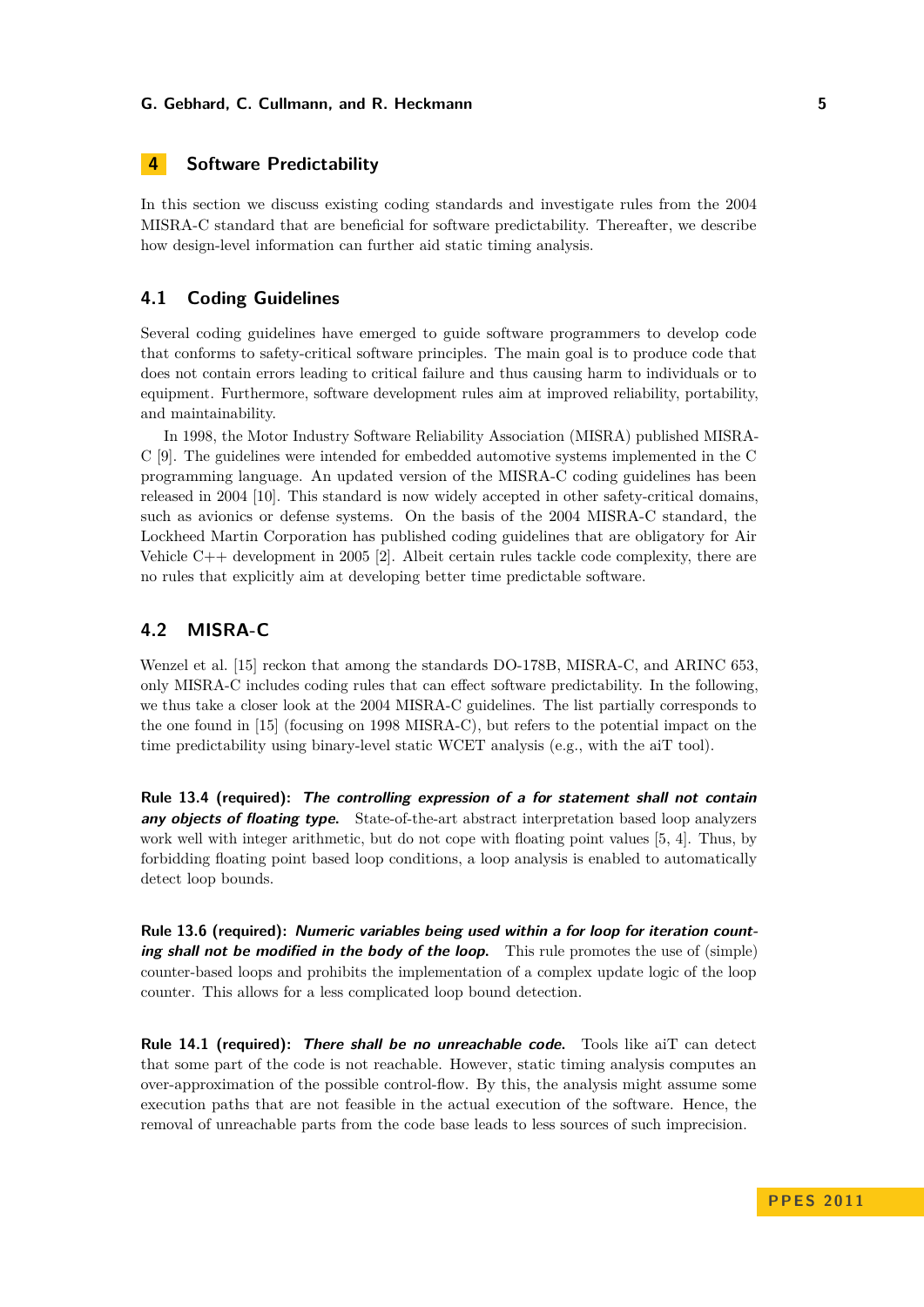**Rule 14.4 (required): The goto statement shall not be used.** The usage of the goto statement does not necessarily cause problems for binary-level timing analysis. These statements are compiled into unconditional branch instructions, which are no challenge to such analyses by themselves. However, the usage of the goto statement might possibly introduce irreducible loops into the program binary. There is no known approach available to automatically determine loop bounds for this kind of loops. Consequently, manual annotations are always required. Even worse, certain precision-enhancing analysis techniques, such as virtual loop unrolling [\[13\]](#page-9-9), are not applicable.

**Rule 14.5 (required): The continue statement shall not be used.** Wenzel et al. [\[15\]](#page-9-3) state that not adhering to this rule could lead to unstructured loops (see rule 14.4). However, continue statements only introduce additional back edges to the loop header and therefore cannot lead to irreducible loops. Any loop containing continue statements can be transformed into a semantically equivalent loop by means of if-then-else constructs. Hence, the only purpose of this rule is to enforce a certain coding style.

**Rule 16.1 (required): Functions shall not be defined with a variable number of arguments.** Functions with variable argument lists inherently lead to data dependent loops iterating over the argument list. Such loops are hard to bound automatically.

**Rule 16.2 (required): Functions shall not call themselves, either directly or indirectly.** Similarly to using goto statements, the use of recursive function calls might lead to irreducible loops in the call graph. Thus, a similar impact on software predictability would apply as discussed above for goto statements (see rule 14.4).

**Rule 20.4 (required): Dynamic heap memory allocation shall not be used.** Dynamic memory allocation leads to statically unknown memory addresses. This will lead to an over-estimation in the presence of caches or multiple memory areas with different timings. Recent work tries to address this problem by means of cache-aware memory allocation [\[6\]](#page-9-10).

**Rule 20.7 (required): The setjmp macro and the longjmp function shall not be used.** In accordance to the discussion of rule 14.4 and of rule 16.2, the usage of the set  $\text{imp}$  and the longjmp macro would allow the construction of irreducible loops. Hence, similar time predictability problems would arise.

### <span id="page-5-0"></span>**4.3 Design-Level Information**

Coping with all tier-one challenges of WCET analysis (see Section [3.2\)](#page-2-1) is usually not sufficient in industrial practice. Additional information that is available from the design-level phase is often required to allow a computation of significantly tighter worst-case execution time bounds. Here, we address the most relevant tier-two challenges.

**Operating Modes.** Many embedded control software systems have different operating modes. For example, a flight control system differentiates between flight and ground mode. Any such operating mode features different functional and therefore different timing behavior. Unfortunately, the modes of behavior are not well represented in the control software code. Although there is ongoing work to semi-automatically derive operating modes from the source code [\[7\]](#page-9-11), we still propose to methodically document their behavioral impact.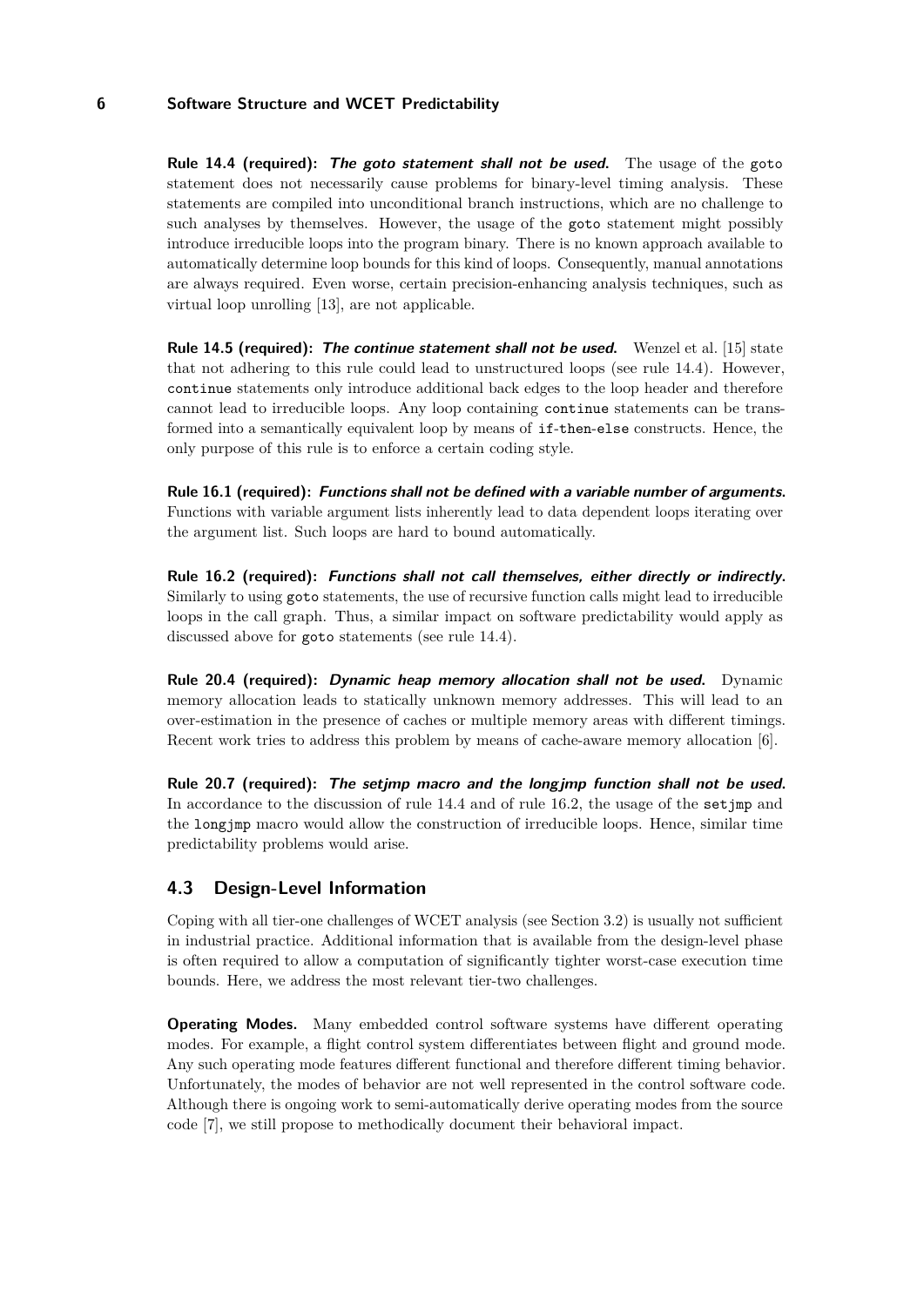Such documentation could include loop bounds or other kinds of annotations specific to the corresponding operating mode. At best developers should instantly document the relevant source code parts to avoid a later hassle of reconstructing this particular knowledge.

**Complex Algorithms.** Complex algorithms or state machines are often modeled with tools like MATLAB or SCADE. By means of code generators these models are then transferred into, e.g., C code. During this process, high-level information about the algorithm or the state machine update logic respectively are lost (e.g., complex loop bounds, path exclusions).

Wilhelm et al. [\[16\]](#page-9-12) propose systematic methods to make model information available to the WCET analyzer. The authors have successfully applied their approach and showed that tighter WCET bounds are achievable in this fashion.

**Data-Dependent Algorithms.** Computing tight worst-case execution time bounds is a challenging task for strongly data-dependent algorithms. This is mainly caused by two reasons. *On the one hand*, data-dependent loops are hardly bounded statically. However, for computing precise WCET bounds, it generally does not suffice to assume the maximal possible number of loop iterations for each execution context. *On the other hand*, a static analysis is often unable to exclude certain execution paths through the algorithm without further knowledge about the execution environment. The following example demonstrates this problem.

Message-based communication is usually implemented by means of fixed-size read and write buffers that are reserved for each scheduling cycle separately. During an interrupt handler the message data is either copied from or to memory – depending on the current scheduling cycle. Here, read and write operations can never occur in the same execution context of the message handler. Without further information both operations cannot be excluded by a static WCET analysis. Additionally, the analysis has no a-priori information about the amount of data being transferred. However, the allocation of the data buffers and the amount of data to transmit is statically known during the software design phase. Using this information would allow for a much more precise static timing analysis of such algorithms.

**Imprecise Memory Accesses.** Unknown or imprecise memory access addresses are one of the main challenges of static timing analysis for two reasons. *First*, they impair the precision of the value analysis. Any unknown read access introduces unknown values into the value analysis and therefore increases the possibly feasible control-flow paths and negatively influences the loop bound analysis. In addition, any write access to an unknown memory location destroys all known information about memory during the value analysis phase. *Second*, the pipeline analysis has to assume that any memory module might be the target of an unknown memory access – the slowest memory module will thus contribute the most to the overall WCET bound. For architectures featuring data caches, an imprecise memory access invalidates large parts of the abstract cache (or even the whole cache) and leads to an over-approximation of the possible cache misses on the WCET path. Such unknown memory accesses can result from the extensive use of pointers inside data structures with multiple levels of indirections.

A remedy to this could be to document the memory areas that might be accessed for each function separately, especially if slow memory modules could be accessed. For example, memory-mapped I/O regions that are used for CAN or FLEXRAY controllers usually are only accessed in the corresponding device driver routines. Thus, the analysis would only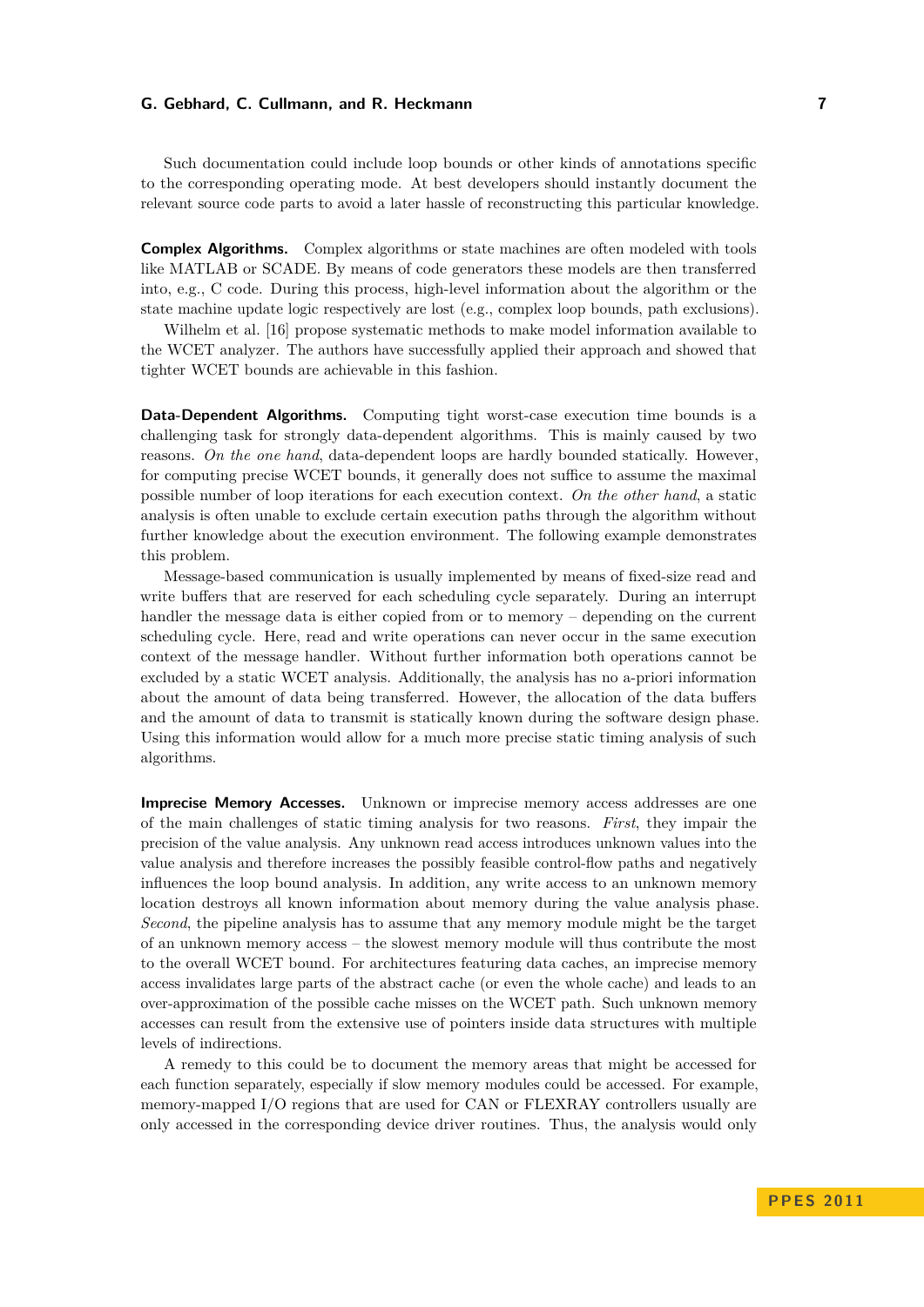<span id="page-7-0"></span>

| Iteration Counts  | Frequency of Occurrence | Observed for                    |
|-------------------|-------------------------|---------------------------------|
| 0                 | 1552                    |                                 |
| 1                 | 99 881 801              |                                 |
| $\overline{2}$    | 116421                  |                                 |
| 3                 | 114                     |                                 |
| 4<br>9            | 13                      |                                 |
| $10 \ldots$<br>19 | 19                      |                                 |
| 2039              | 24                      |                                 |
| $40-.59$          | 22                      |                                 |
| 6079              | 13                      |                                 |
| 8099              | 11                      |                                 |
| 100135            | 7                       |                                 |
| 156               | 1                       | 1DivMod (0xffd93580, 0x107d228) |
| 186               | 1                       | 1DivMod (0xfff2c009, 0x118dcc4) |
| 204               | 1                       | 1DivMod (0xffe870e3, 0x1414167) |

**Table 1** Observed iteration counts for 1DivMod.

need to assume for those specific routines that imprecise or unknown memory accesses target these (slow) memory regions. For all other routines, the analysis would be allowed to assume that different, potentially faster memory modules are being accessed.

**Error Handling.** In embedded software systems, error handling and recovery is a very complex procedure. In the event of an error, great care needs to be taken to ensure safety for individuals and machinery respectively.

A precise (static) timing analysis of error handling routines requires a lot more than the maximum number of possible errors that can occur or have to be handled at once. First of all however, it needs to be decided whether the error case is relevant for the worst-case behavior or not. If not, all error-case related execution paths through the software may be ignored during WCET analysis, which will obviously lead to much lower WCET bounds being computed. This however requires precise knowledge about which parts of the software are concerned with handling errors.

Otherwise, static timing analysis has to cope with error handling. The assumption that all errors might occur at once naturally leads to safe timing guarantees. However, in reality this is a rather uncommon or simply infeasible behavior of the embedded system. Here, computing tight WCET bounds requires precise knowledge about all potential error scenarios. An early documentation of the system's error handling behavior is thus expected to allow for a quicker and more precise analysis of the overall system.

**Software Arithmetic.** Under certain circumstances, an embedded software system makes use of software arithmetic. This is the case if the underlying hardware platform does not support the required arithmetic capabilities. For instance, the Freescale MPC5554 processor only supports single precision floating point computations [\[12\]](#page-9-13). If higher-precision FPU operations are required, (low-level) software algorithms emulating the required arithmetic precision come into play. Such algorithms are usually designed to provide good average-case performance, but are not implemented with good WCET predictability in mind. This often causes a static timing analysis to assume the worst-case path through such routines for most execution contexts.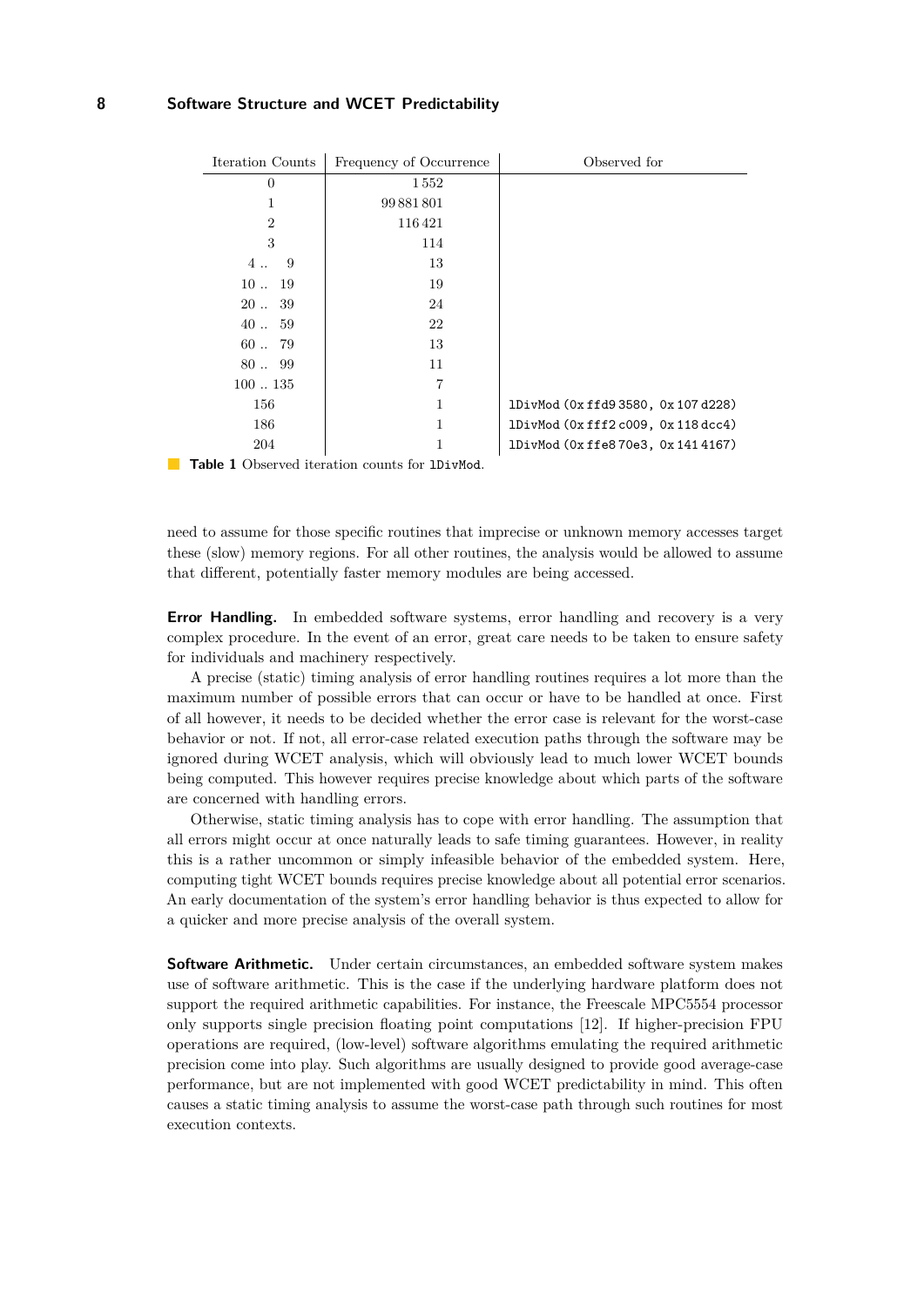An extreme example for a function with good average-case performance and bad WCET predictability is the library function lDivMod of the CodeWarrior V4.6 compiler for Freescale HCS12X. The purpose of this routine is to compute quotient and remainder of two 32 bit unsigned integers. The algorithm performs an iteration computing successive approximations to the final result. To get an impression on the number of loop iterations, we performed an experiment in which  $1$ DivMod was applied to  $10^8$  random inputs. Table [1](#page-7-0) shows which iteration counts were observed in this experiment. The number of iterations is 1 in more than 99.8% and 0, 1, or 2 in more than 99.999% of the sample inputs. On the other hand, iteration counts of more than 150 could be observed for a few specific inputs. There seems to be no simple way to derive the number of iterations from given inputs (other than running the algorithm). The highest possible iteration count could not yet be determined by mathematical analysis. Even if it were known that 204 is the maximum, a worst-case execution time analysis had to assume that such a high iteration number occurs when the input values cannot be determined statically, leading to a big over-estimation of the actual WCET.

To tighten the computed WCET bounds, further information would be required to avoid the cases with high numbers of loop iterations in many or all execution contexts. Making sure that the used software arithmetic library features good WCET analyzability also helps to tighten the computed WCET bounds. Another – more radical – approach would be to employ a different hardware architecture that supports the required arithmetic precision.

# <span id="page-8-1"></span>**5 Conclusion**

Our experience with static timing analysis of embedded software systems shows that the analysis complexity varies greatly. As discussed above, the software structure strongly influences the analyzability of the overall system. Existing coding guidelines, such as the MISRA-C standard, partially address tier-one challenges encountered during WCET analysis. However, solely adhering to these guidelines does not suffice to achieve worst-case execution time bounds with the best precision possible. We usually suggest to document the software system behavior as early as possible – desirably during the software design phase – to tackle the tier-two WCET analysis challenges. Otherwise, achieving precise analysis results during the software development testing and validation phase might become a costly and time consuming process.

#### **References**

- <span id="page-8-2"></span>**1** Armelle Bonenfant, Ian Broster, Clément Ballabriga, Guillem Bernat, Hugues Cassá, Michael Houston, Nicholas Merriam, Marianne de Michiel, Christine Rochange, and Pascal Sainrat. Coding guidelines for WCET analysis using measurement-based and static analysis techniques. Technical Report IRIT/RR–2010-8–FR, IRIT, Université Paul Sabatier, Toulouse, March 2010.
- <span id="page-8-3"></span>**2** Lookheed Martin Corporation. C++ coding standards for the system development and demonstration program, December 2005.
- <span id="page-8-0"></span>**3** Christoph Cullmann, Christian Ferdinand, Gernot Gebhard, Daniel Grund, Claire Maiza (Burguière), Jan Reineke, Benoît Triquet, Simon Wegener, and Reinhard Wilhelm. Predictability Considerations in the Design of Multi-Core Embedded Systems. *Ingénieurs de l'Automobile*, 807:26–42, 2010.